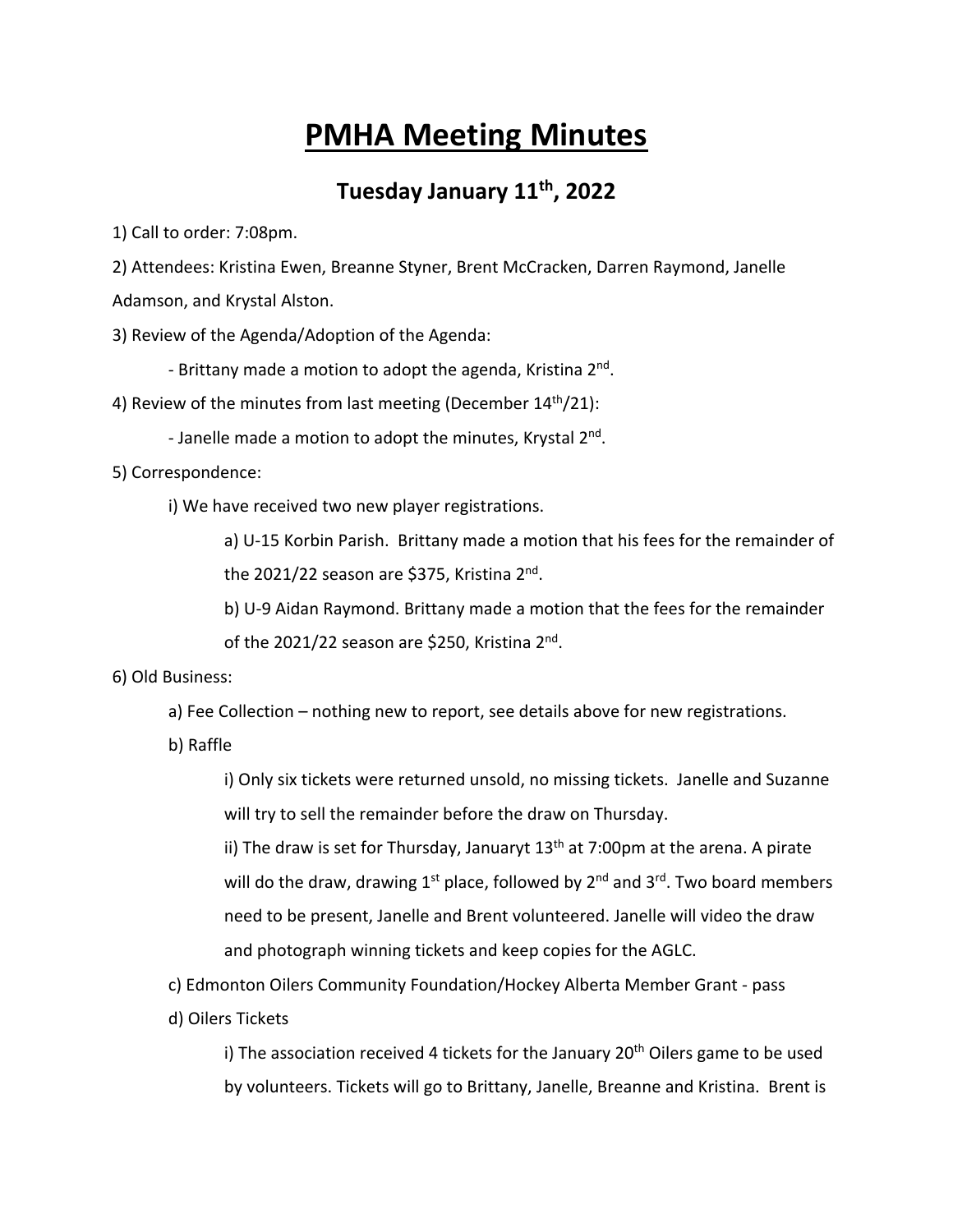going to donate another two tickets for Krystal and Suzanne to go as well. We haven't received the tickets yet.

- 7) New Business:
	- a) Power Skating

i) Sessions kicked off last night and ran smoothly.

ii) U11 Team 2 had a few complaints being paired with the U9 teams, but only 13 kids total showed up for the optional skate and it was reported to be a good match for skill level.

iii) U13 cannot use their power skating ice on Monday, January  $31^{st}$  because they have an away game. Brent will work to fill the ice slot.

b) Goalie Training – planning has been delayed because the instructor just had surgery. Stayed tuned for details.

## 8) Committee Reports

- a) President pass
- b) Vice President pass
- c) Treasurer
	- i) Received e-transfers for the U13 and U15 tournaments.
	- ii) Paid bookkeeping software xero fees.
	- iii) Current balance: \$44,140.07
- d) Secretary not present (Krystal took the minutes)
- e) Registration Director N/A
- f) Game & Conduct/Safety –N/A

g) Director of Equipment – U15 will be reminded by e-mail that there is a fee of \$20 for

those requiring additional socks. They are not to be helping themselves.

- h) Communication Director N/A
- i) Fundraiser position still not officially filled.
- j) League Representative Director position still not officially filled.
- k) Referee in Chief There has been a mouse in the ref room that got into the hot

chocolate. Dale will set traps.